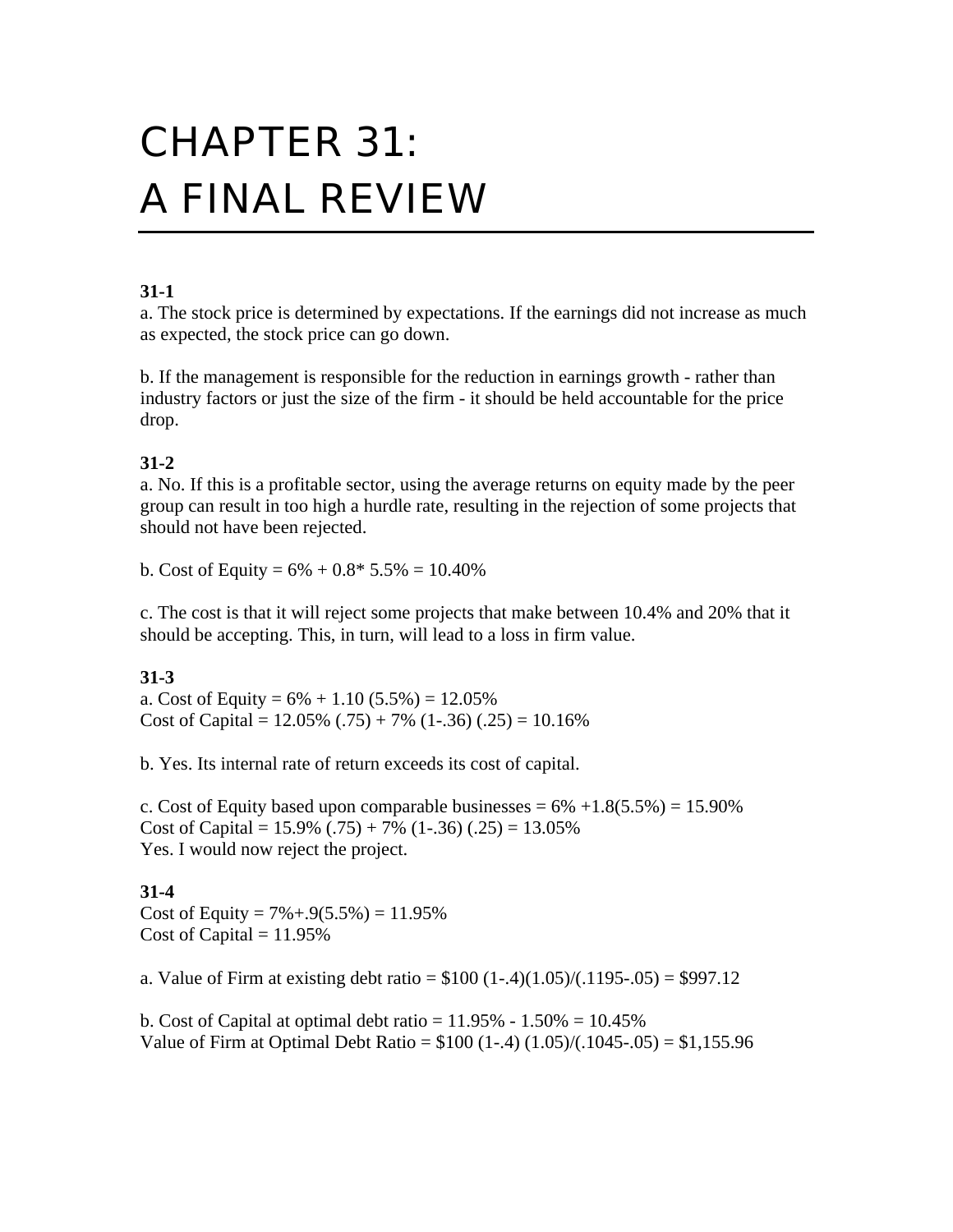c. As the debt ratio goes up, the firm's default risk will rise. This might affect operating income. As the debt ratio goes up, the firm will also face more covenants and less flexibility to take actions.

# **31-5**

a. If it is under bankruptcy threat, it should try to reduce its debt ratio quickly.

b. If the firm is not under bankruptcy threat and if the default risk is not affect operations, it can afford to pay down the debt gradually.

## **31-6**

a. Cost of Equity =  $6\% + 1.15(5.5\%) = 12.33\%$ The firm's marginal projects are earning less than the cost of equity. It should not withhold the cash.

b. I would recommend buying back stock. The stockholders in this firm are probably not attracted by dividends.

# **31-7**

a. Expected Growth Rate =  $b (ROE) = 0.8 (20%) = 16%$ 

b. Terminal Payout Ratio =  $1 - 0.06/(0.14 + 0.25(0.14 - 0.048)) = 63.19\%$ Expected Earnings per Share in 4 years =  $2.00$  (1.16)<sup> $\land$ </sup>3 (1.06) = \$3.31 Expected Dividends per Share in 4 years =  $$3.31 (0.6319) = $2.09$ Beta in Terminal Year =  $0.80$  (1+ $0.6*0.25$ ) =  $0.92$ Cost of Equity in Terminal Year  $= 11.06\%$ Terminal Price =  $$2.09/(.1106-.06) = $41.30$ 

c. Expected DPS and Terminal Price

| <b>EPS</b>            | \$2.32 | \$2.69 | \$3.12  |
|-----------------------|--------|--------|---------|
| <b>DPS</b>            | \$0.46 | \$0.54 | \$0.62  |
| <b>Terminal Price</b> |        |        | \$41.30 |
| <b>PV</b> at 14.25%   | \$O 41 | \$0.41 | \$28.11 |

Cost of Equity during high growth phase  $= 6\% + 1.5$  (5.5%)  $= 0.1425$ Value per Share  $= $28.93$ 

d. The value would go up. The expected growth rate would be 19.2% during the high growth period.

| <b>EPS</b>            | \$2.38 | \$2.84 | \$3.39  |
|-----------------------|--------|--------|---------|
| <b>DPS</b>            | \$0.48 | \$0.57 | \$0.68  |
| <b>Terminal Price</b> |        |        | \$44.84 |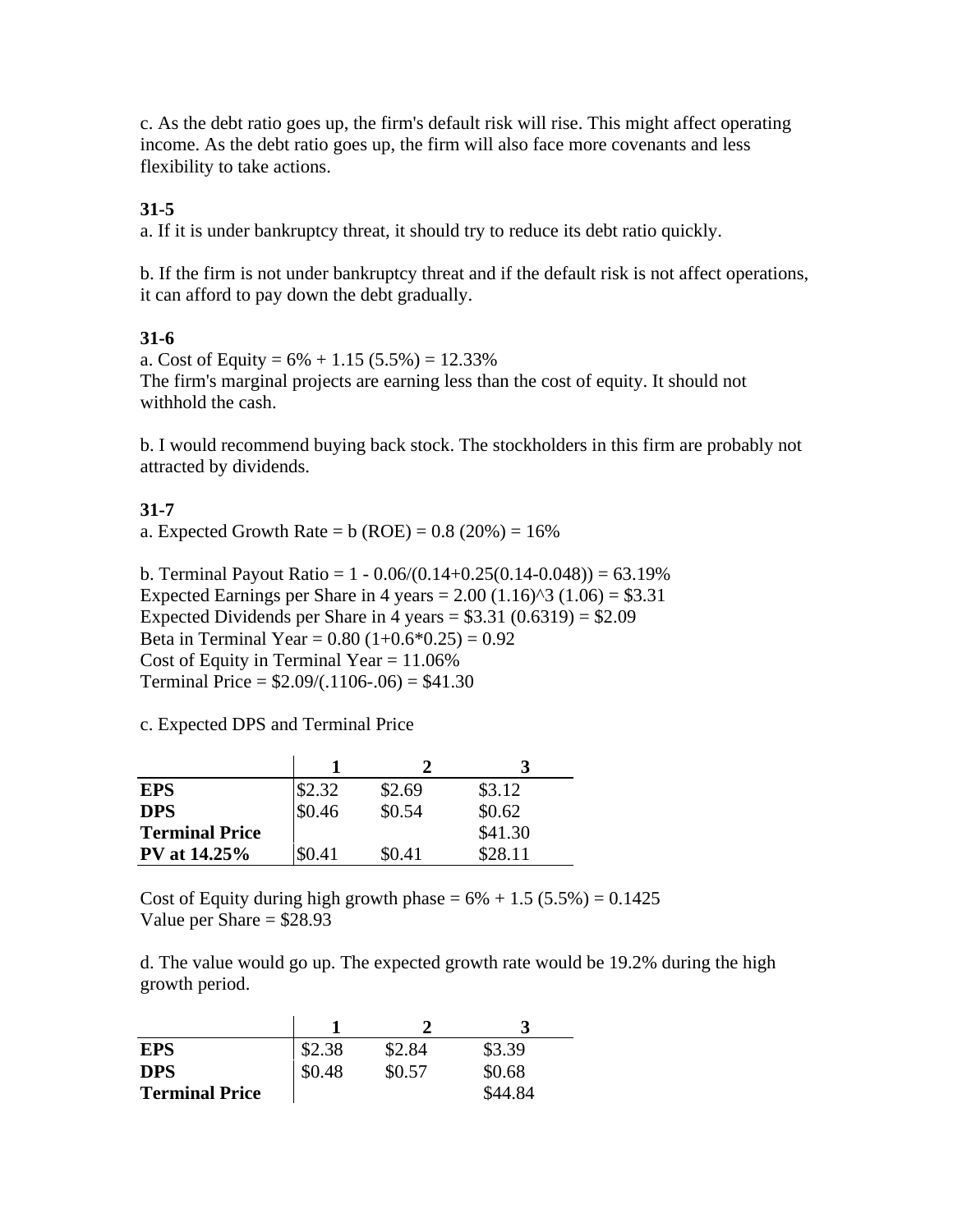#### **PV at 14.25%**  $\begin{array}{ccc} \n\boxed{0.42} & \quad \text{$0.44} & \quad \text{$0.52}\n\end{array}$

Cost of Equity during high growth phase  $= 6\% + 1.5 (5.5\%) = 0.14$ Value per Share = \$31.37 and New Terminal Price = \$44.84 e. Both the expected growth rate and the beta will increase during the high growth period. New growth rate  $= 0.8 (0.20 + 0.25 (0.20 - 0.048)) = 19.04\%$ New Beta =  $1.5$  (1 + 0.6\*0.25) = 1.73

| <b>EPS</b>            | \$2.38 | \$2.83 | \$3.37  |
|-----------------------|--------|--------|---------|
| <b>DPS</b>            | \$0.48 | \$0.57 | \$0.67  |
| <b>Terminal Price</b> |        |        | \$44.66 |
| <b>PV</b> at 15.49%   | \$0.41 | \$0.42 | \$29.43 |

Cost of Equity during high growth phase =  $6\% + 1.725(5.5\%) = 0.15$ Value per Share  $= $30.27$ New Terminal Price  $=$  \$44.66

f. Expected Growth rate and terminal price would be lower. Expected Growth =  $0.6 (20%) = 12%$ 

| <b>EPS</b>            | \$2.24 | \$2.51 | \$2.81  |
|-----------------------|--------|--------|---------|
| <b>DPS</b>            | \$0.45 | \$0.50 | \$0.56  |
| <b>Terminal Price</b> |        |        | \$37.20 |
| <b>PV</b> at 14.25%   | \$0.39 | \$0.38 | \$25.32 |

Cost of Equity during high growth phase  $= 6\% + 1.5 (5.5\%) = 0.14$ Value per Share  $=$  \$26.09 New Terminal Price = \$37.20

#### **31-8**

Managerial incentive systems can be designed to give managers a greater equity stake in the business and make them think more like stockholders. Examples would be the issue of stock or warrants in the firm to managers.

#### **31-9**

Net income will not be an appropriate measure of cash flows to the firm when

a. there is leverage; net income is an equity measure

b. there are net capital expenditures, which reduce cash flows

c. there are working capital investments to be made.

#### **31-10**